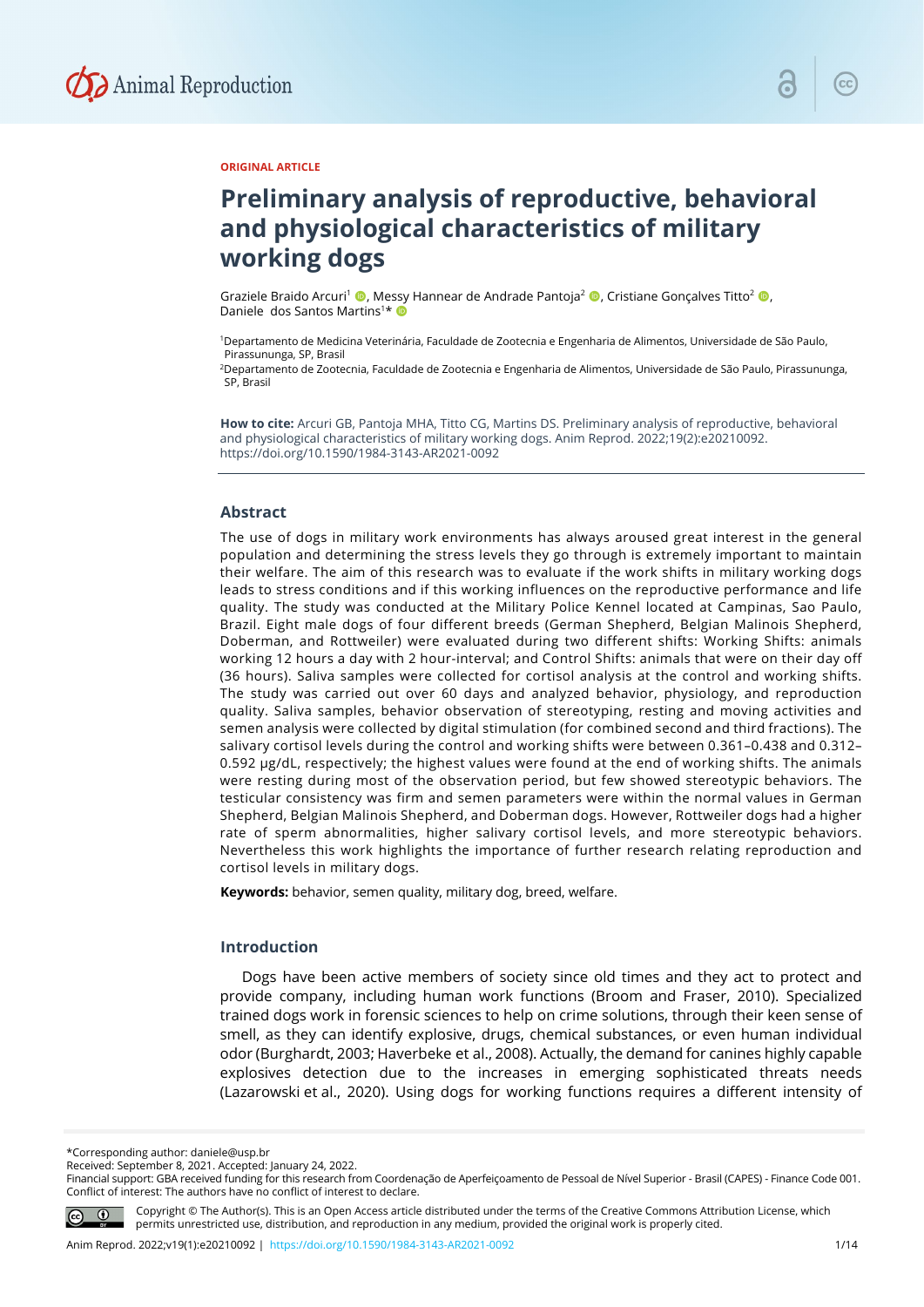effort in comparison to dogs designed as pets, to expositions or laboratory activities (Möstl and Palme, 2002; Rooney et al., 2016).

Therefore, these animals may be more susceptible to stress, which leads to negative behavioral, hormonal (Hekman et al., 2014; Petersson et al., 2017), and reproductive changes (Kolster, 2018; Kumar et al., 2019). Impaired welfare results in abnormal behaviors, including running toward or away from the owners, hypervigilance (Mills et al., 2014), circling repeated turning, licking of objects for extended periods with no obvious purpose, or fixation to an item (Hall et al., 2015). Therefore, under stressful conditions, the behavior and cortisol levels of dogs should be evaluated because the plasma cortisol levels increase in response to stress (Starling et al., 2005; Chmelíková et al., 2020).

In addition to inducing behavioral and hormonal changes, stress can significantly decrease the quality of semen, such as decrease in sperm motility, increase in the number of dead sperm, increase in number of spermatic membrane alterations, high cytoplasmic drop retentions, and acrosomes alterations, indicating an impaired function of the epididymis (Baptista et al., 2009).

The knowledge of acceptable welfare patterns to reduce stress, which impairs the quality of life and fertility in dogs, can improve the management efficiency of working dogs. Besides a better performance of these military working animals, it is an important contribution to police, public safety, and crime preventive areas.

The study aimed to evaluate the possible effects of stress on the management of military working dogs by evaluating their behavior, salivary cortisol level, and semen parameters.

# **Methods**

# **Animals and facilities**

The animal study was reviewed and approved by the Ethics Committee of the Veterinary Medicine School at the University of São Paulo, Brazil (protocol number: 2633191120). Written informed consent was obtained from the owners for the participation of their animals in this study

The experiment was conducted at the  $1<sup>st</sup>$  Especial Action Police Crowd (in Portuguese BAEP), Campinas, SP, Brazil. Eight male dogs (weight: 40 kg, age: 48 months, work experience: 36 months) of four different breeds two German Shepherd (weight: 28 and 31kg, age: 4 and 3 years old respectively), two Rottweiler (weight: 38 and 40kg, age: 2 and 3 years old respectively), two Doberman (weight: 40 and 43kg, age: 3 years old) and two Belgian Shepherd Malinois (weight: 25 and 27kg, age: 5 and 4 years old respectively) were used.

The animals were housed in individual kennels (dimensions  $H \times L \times W$ : 2.1  $\times$  4  $\times$  2 m), with 3  $m<sup>2</sup>$  of roofing area and 5  $m<sup>2</sup>$  of a solarium. All houses had a water hole with potable water and a metal feeder, sewage pipe, wooden floor (2.25  $m<sup>2</sup>$ ), door with glass window and security locks, cemented floor with gradual inclination toward the drain and artificial lights according to the recommendations of the Decree 40400, October 24 1995 (São Paulo, 1995). The animals were fed commercial premium meals once a day, according to the National Research Council requirements, and had *ad libitum* access to the potable water. The dogs are vaccinated and dewormed according to the kennel calendar. In addition, clinical examination (complete physical examination) and laboratory analysis (blood and urine) were performed periodically.

All animals started basic training 6 to 8 months and extended to 12 months. All animals have the same training and after 12 months the animal starts its field work. From 12 months the animals continue in constant training to reinforce the knowledge acquired. Military dogs must be trained until the end of their military career, but always keeping the same objective. Each animal has a trainer, a policeman who takes care of the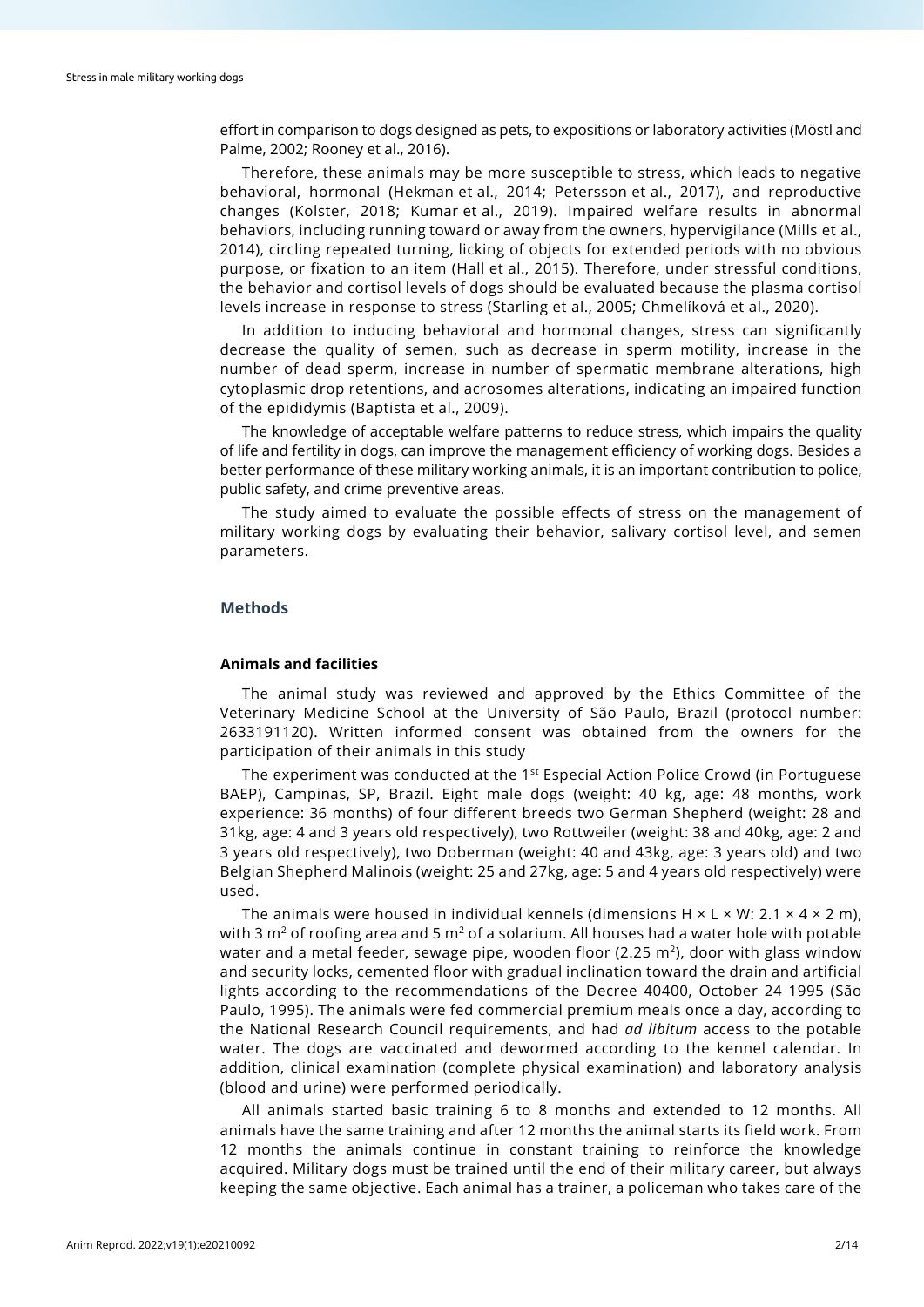dog on working days. When the trainer has an off day, the animal remains in its dog house. On off days, all animals are cleaned and receive food and water. All dogs have a 12h working routine. The dogs undergo military training from 7:00 a.m. to 10:00 a.m. The working routine starts at 6:00 a.m. until 10:00 a.m. and restarts at 1:00 p.m. until 6:00 p.m. when the dogs go back to their kennel. After one work day of 12 hours, the animals rest for 36 hours.

#### **Experimental design**

The experiment was divided into two different shifts: control shift (C) when animals day-off working and the working shift (W) when animals were working in military routine. The working military daily routine involves obey basis, military physical conditioning and sniffing (to drugs, people, firearms or other weapons). The military work includes street policing, where the dog goes to the police car and is engaged with narcotics occurrences, criminal and weapons finding.

There was an adaptation period (7 days) to the management procedures, subsequently the experiment was carried out during 60 days for evaluations of behavior, hormonal and reproductive analysis.

#### **Evaluation of animal behavior**

Animal behavior was performed individually inside their kennels, by visual and direct observations, with instantaneous recording by focal sampling, from 6:00 a.m. to 8:00 a.m., and from 4:00 p.m. to 6:00 p.m., five minutes duration to each dog in each period. The total time to each animal was 600 seconds. The behavioral variables observed were (Haverbeke et al., 2008): Stereotypic behaviors, rest and movement behaviors (Table 1).

**Table 1.** Behavioral description (adapted Haverbeke et al., 2008).

| <b>STEREOTYPIC BEHAVIOR</b>    |                                                                                                                                                                                                                                                                                                                           |  |  |  |
|--------------------------------|---------------------------------------------------------------------------------------------------------------------------------------------------------------------------------------------------------------------------------------------------------------------------------------------------------------------------|--|--|--|
| Repetitive walking             | Repeat immediately a path just taken and continuing in the repetition; in circles, in<br>a figure in the form of eight or walking in line on the fence / wall                                                                                                                                                             |  |  |  |
| Circling                       | Continuous walking in short circles, apparently chasing its tail or hind limbs                                                                                                                                                                                                                                            |  |  |  |
| Manipulation of<br>environment | Stereotypic interactions with elements from the environment; digging (= scratching<br>the floor with the forepaws to a way that is similar to when dogs are digging holes);<br>floor licking (= licking the floor with the tongue); rubbing legs against bars, gnawing<br>at bars or at other material of the environment |  |  |  |
| <b>REST BEHAVIOR</b>           |                                                                                                                                                                                                                                                                                                                           |  |  |  |
| Prone, head up                 | Trunk of body on cage floor                                                                                                                                                                                                                                                                                               |  |  |  |
| Sit                            | Hindquarters and front paws only in contact with cage floor                                                                                                                                                                                                                                                               |  |  |  |
| Sit, head in the grid          | Hindquarters and front paws only in contact with cage floor. head in contact with<br>the grid of cage                                                                                                                                                                                                                     |  |  |  |
| Stand                          | Upright with at least three paws in contact with cage floor                                                                                                                                                                                                                                                               |  |  |  |
| Oral behaviors                 | Barking, roaring, growling, whining, yelping                                                                                                                                                                                                                                                                              |  |  |  |
| Prone, head down               | Trunk of body on cage floor, chin or side of head in contact with cage side or floor,<br>paws or limbs                                                                                                                                                                                                                    |  |  |  |
| Stand on two legs              | Upright with at least two paws in contact with floor                                                                                                                                                                                                                                                                      |  |  |  |
| <b>MOVEMENT BEHAVIOR</b>       |                                                                                                                                                                                                                                                                                                                           |  |  |  |
| Walk                           | Takes at least one step, shifting body position                                                                                                                                                                                                                                                                           |  |  |  |
| Sniff                          | Nose moved along objects and/or clear sniffing movements are exhibited                                                                                                                                                                                                                                                    |  |  |  |
| Urinating                      | Urinating while raising one hind limb posteriors                                                                                                                                                                                                                                                                          |  |  |  |
| Defecating                     | Excreting the contents of the bowels                                                                                                                                                                                                                                                                                      |  |  |  |
| <b>Drinking</b>                | Drink water from the drinking fountain                                                                                                                                                                                                                                                                                    |  |  |  |
| Oral behaviors                 | Barking, roaring, growling, whining, yelping                                                                                                                                                                                                                                                                              |  |  |  |
| Eating                         | Eating food from the feeder                                                                                                                                                                                                                                                                                               |  |  |  |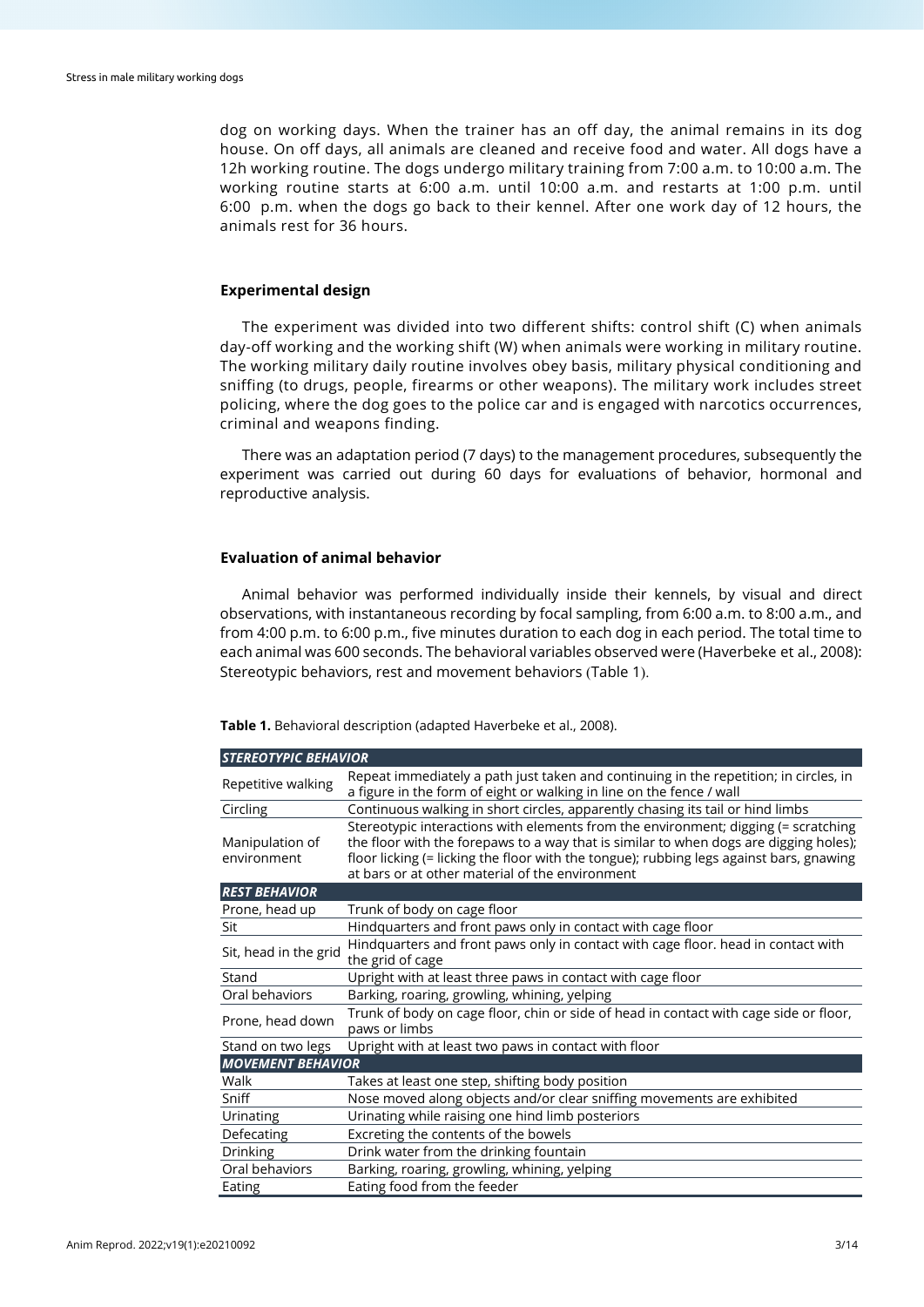# **Cortisol levels**

During the WS, the saliva samples from each dog were collected four times a day for 3 days—T0: before training (7:00 a.m.), T1: after training (10:00 a.m.), T2: before training after a rest period (1:00 p.m.), and T3: at the end of the daily routine (7:00 p.m.). During the CS, the saliva samples from each dog were collected two times a day for 3 days—morning (7:00 a.m.) and afternoon (6:00 p.m.).

For determination to cortisol concentrations, saliva samples were collected by using the Salivette® tubes (SARSTEDT Ref 51.1534.500) that have a high absorbable swab. The oral cavity of the animals was previously cleaned with filtered water and then the animals were stimulated to chew the swab for three to five minutes.

The saliva samples were centrifuged at 2,000 rpm for 5 min and the supernatant was separated and stored at -20ºC. Subsequently, the cortisol level was quantified using an electrochemiluminescence method. The mean intra- and inter-assay coefficients of variation were 7.1% and 11.5%, respectively.

#### **Semen quality**

The Testicular consistency was measured by palpation, always by the same technician. Using a scale from one to five for classification, where: 1- friable consistency; 2- intermediate consistency; 3 firm consistency (desirable); 4- turgid consistency and 5- hard consistency (Baptista et al., 2009).

The semen was collected in both experimental periods by digital manipulation (Kutzler, 2005) for combined second and third fractions and maintained at 37°C. After collection, the proportion of motility spermatozoa present in the semen samples was immediately estimated subjectively using optical microscopy (100x) (CBRA, 2013) and referred as overall sperm motility. A semen sample was thereafter in buffered formol-saline solution could be used to detect nuclear, acrosome and tail abnormalities, as well as the location of cytoplasmic droplets, on 200 spermatozoa per sample

The spermatic concentration (CONC $\times$ 10<sup>6</sup> sptz/mL) was evaluated in a Neubauer chamber. The semen was diluted 1:20 a 50-μL aliquot of ejaculated and 950μL of distilled water or 10% buffered saline formalin. The sperm count was performed under phase contrast microscopy, with a magnification of 1000x (Ax et al., 2004).

The sperm morphology was performed by semen smear, using glass slides, fixed with saline formalin during 10 min at water bath 37 ºC, dried at room temperature and stored. The slides were colored by the Karras modified method (Papa et al., 1988), and counted 200 cells, using phase contrast optical microscopy under magnification of 1.000x. The spermatozoa were evaluated and classified as minor sperm defects (MiD, %, head defects, tail defects and implantation, and distal cytoplasmic droplets), major defects (MaD, %, acrosome defects, head defects, proximal cytoplasmic droplets, teratological forms, abnormal midpiece, tail defects and double forms) and total defects (TD, %) (Ax et al., 2004).

#### **Statistical analysis**

The salivary cortisol level data were analyzed by variance analysis (MIXED-SAS) using two approaches—1) to compare the WS and CS, fixed effects of breed, time (7 a.m. and 6 p.m.), the shifts, and its current interactions were used; 2) to evaluate only the WS, fixed effects of breed, time (7 a.m., 10 a.m., 1 p.m., and 6 p.m.), and its interactions were used. Animals were used as repeated measures. The average results were compared using the F test, T test, or Tukey– Kramer test as applicable.

Behavior data were analyzed using exploratory analysis, with the objective of characterizing data distribution and the source of relevant variations, by those results, adjusted model, and general linear theory models (GLIMMIX-SAS). To evaluate each behavioral variable, starting on the percentage of frequencies of different occurrences of variable categories related to the behavioral variables, the data were adjusted to "Arc-Sen percentage root" and then, variance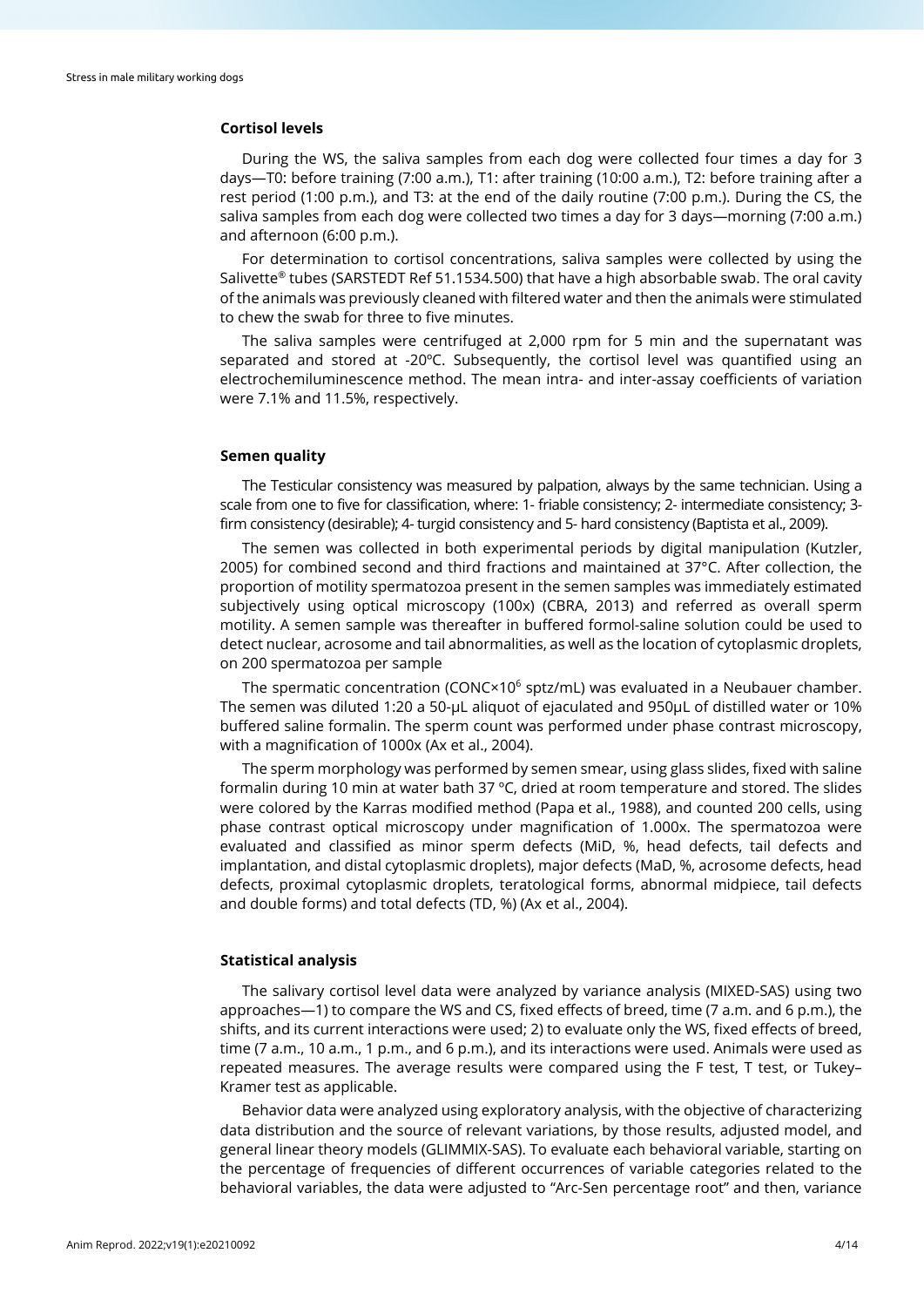analysis was performed. Statistics model considered as fixed effects breed, day period (morning or evening), shifts (working or control), and its interactions to multiple comparisons procedure (PDIFF). Animals were used as repeated measures. To present the results, the data were turned back to the original shifts. All tests were performed at 5% probability. SAS 9.3 software (2012) was used for all analyses.

# **Results**

#### **Animal behavior**

The behavior analysis evidenced resting phases during most of the time (Table 2).

**Table 2.** Mean values of the daily (morning and afternoon) behavior of military working dogs of different breeds expressed as seconds per activity.

| <b>Behavior</b>             | German<br><b>Shepherd</b> | <b>Belgian</b><br><b>Malinois</b> | <b>Doberman</b> | <b>Rottweiler</b> | P value |  |
|-----------------------------|---------------------------|-----------------------------------|-----------------|-------------------|---------|--|
| <b>Stereotypic Behavior</b> |                           |                                   |                 |                   |         |  |
| Repetitive walking          | 3.95 <sub>b</sub>         | 2.45 <sub>b</sub>                 | 0b              | 26.0a             | 0.005   |  |
| Circling                    | $\Omega$                  | 0                                 | $\mathbf 0$     | 2.30              | 0.397   |  |
| Manipulation of environment | 0                         | 0                                 | 0               | 0.54              | 0.397   |  |
| <b>Rest behavior</b>        |                           |                                   |                 |                   |         |  |
| Prone, head up              | 111.75 a                  | 141.21 a                          | 162.42 a        | 78.29 b           | 0.050   |  |
| Sit                         | 54.00 a                   | 44.08 ab                          | 48.42 a         | 34.37 b           | 0.036   |  |
| Sit, head in the grid       | 49.29 a                   | 8.75 b                            | 19.67 b         | 9.41 <sub>b</sub> | 0.025   |  |
| Stand                       | 26.67 b                   | 76.33 a                           | 19.42 b         | 60.79 a           | 0.004   |  |
| Oral behaviors              | 4.67                      | 1.67                              | 3.42            | 2.54              | 0.515   |  |
| Prone, head down            | 25.00                     | 0                                 | 22.00           | 37.50             | 0.376   |  |
| Stand on two legs           | 5.87                      | 0                                 | 6.83            | 0.33              | 0.415   |  |
| <b>Movement behaviors</b>   |                           |                                   |                 |                   |         |  |
| Walk                        | 8.29 b                    | 25.04a                            | 11.62 b         | 30.21a            | 0.021   |  |
| Sniff                       | 0.62                      | 0                                 | 1.54            | 0.21              | 0.679   |  |
| Urinating                   | $\Omega$                  | $\Omega$                          | $\overline{0}$  | $\Omega$          | 0       |  |
| Defecating                  | 0                         | 3.62                              | 0               | 2.29              | 0.548   |  |
| <b>Drinking</b>             | 4.75                      | 4.83                              | 1.29            | 6.46              | 0.331   |  |
| Oral behaviors              | 2.87                      | 3.33                              | 1.71            | 2.62              | 0.956   |  |
| Eating                      | 2.25                      | $\mathbf 0$                       | 0               | 7.79              | 0.412   |  |

a,b different lowercase letters in the rows (inside category) indicate significant difference (p < 0.05). A total time of 300 seconds of observation for each breed.

Prone, head up, the most observed behavior  $(P < 0.05)$ , did not vary among the breeds (*P* > 0.05). Sit and sit and head in the grid were the most observed behaviors in German Shepherd (*P* < 0.05) dogs, the stand was the most observed behavior in Belgian Shepherd Malinois and Rottweiler dogs. German Shepherd dogs showed greater oral behaviors (*P* < 0.05) than other dogs. Standing on two legs was the most observed behavior in German Shepherd and Doberman dogs (Table 2).

Regarding movement behaviors, the most observed behavior was walk in Rottweiler dogs and Belgian Shepherd Malinois dogs compared to that in other dogs, while sniffing, defecating, drinking, oral behaviors, and eating did not show significant differences among the breeds (*P* > 0.05). Urinating was not observed during the entire period.

Stereotypic behaviors were higher in Rottweiler dogs (*P* < 0.05) than German Shepherd, Belgian Malinois Shepherd, and Doberman dogs.Doberman dogs did not show stereotypic behaviors (Table 2).

Comparing the WS and CS during the periods (morning and afternoon), stereotypic behaviors were high in the morning on both shifts (*P* < 0.05), and they were not observed in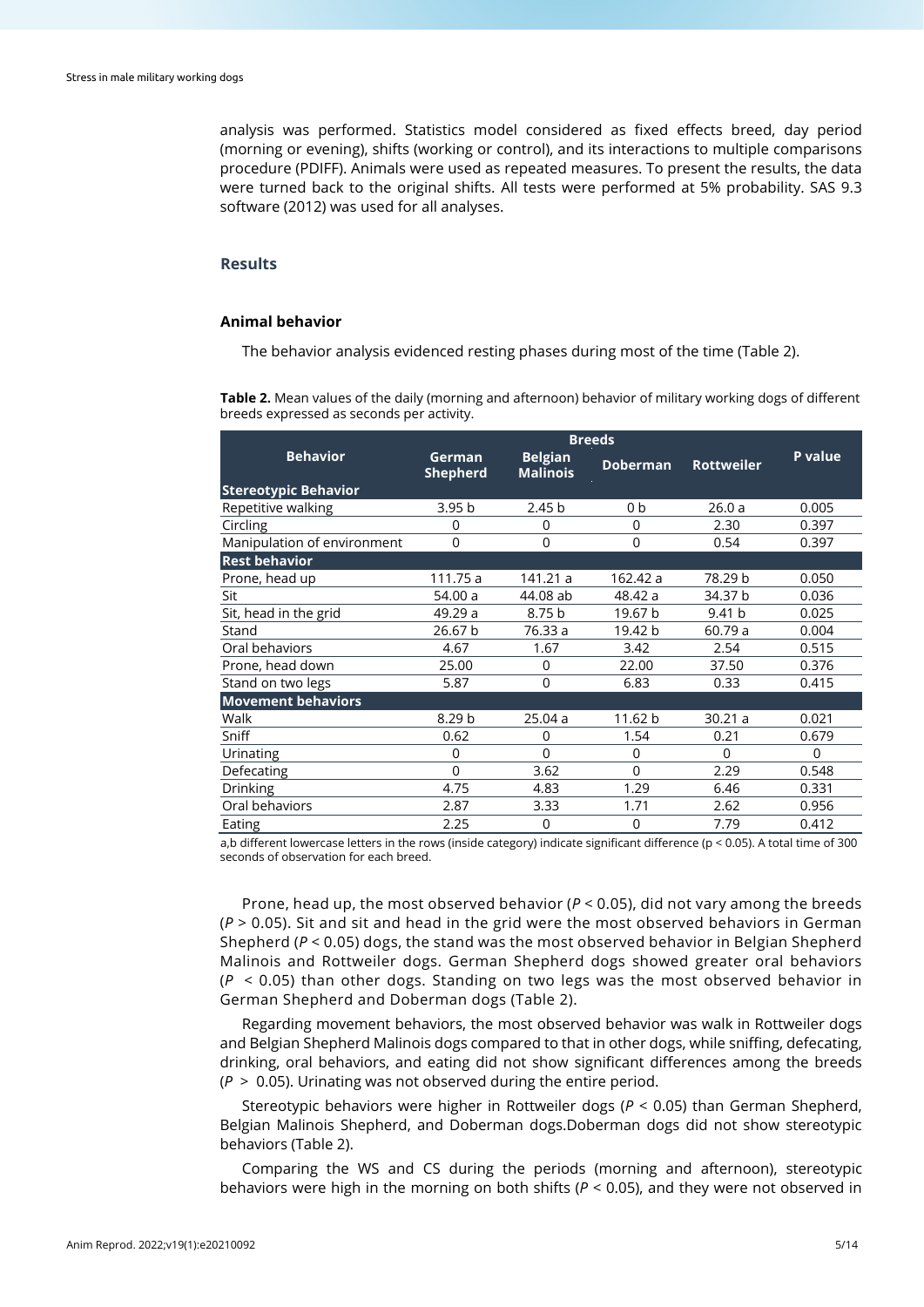the afternoon. The resting behavior was longer in the afternoon in both shifts, without significant differences, while it was significantly higher in the morning in the CS than in the WS (*P* < 0.05; Table 3).

**Table 3.** Mean values of behavior of military working dogs of different breeds during the working and control shifts in the morning and afternoon expressed as seconds per activity.

| <b>Behavior</b>              |                   | <b>Working shifts (WS)</b> | <b>Control shifts (CS)</b> | <b>P</b> value    |          |
|------------------------------|-------------------|----------------------------|----------------------------|-------------------|----------|
|                              | <b>Morning</b>    | Afternoon                  |                            | Morning Afternoon |          |
| <b>Stereotypic behaviors</b> |                   |                            |                            |                   |          |
| Repetitive walking           | 25.2a             | 0b                         | 7.2 <sub>b</sub>           | 0b                | 0.0186   |
| Circling                     | 0                 | $\Omega$                   | 2.33                       | 0                 | 0.320    |
| Manipulation of environment  | 0                 | $\Omega$                   | 0.54                       | 0                 | 0.320    |
| <b>Rest behaviors</b>        |                   |                            |                            |                   |          |
| Prone, head up               | 49.37 c           | 165.42 a                   | 110.75 b                   | 168.13 a          | 0.018    |
| Sit                          | 72.84 a           | 44.91 b                    | 22.04 b                    | 41.08 b           | 0.001    |
| Sit, head in the grid        | 28 <sub>b</sub>   | 10.5c                      | 44 a                       | 4.62 $c$          | 0.067    |
| Stand                        | 77.08 a           | 23.87 c                    | 54.29 b                    | 27.97 c           | 0.195    |
| Oral behaviors               | 5.2a              | 0 c                        | 5a                         | 2.08 <sub>b</sub> | 0.701    |
| Prone, head down             | 5.17 <sub>b</sub> | 25a                        | 25a                        | 29.34 a           | 0.612    |
| Stand on two legs            | 7.17a             | 0 <sub>b</sub>             | 5.87 b                     | 0 <sub>b</sub>    | 0.309    |
| <b>Movement behaviors</b>    |                   |                            |                            |                   |          |
| Walk                         | 22.34             | 12.7                       | 25.75                      | 14.37             | 0.079    |
| Sniff                        | 0                 | $\Omega$                   | 0                          | 2.37              | 0.103    |
| Urinating                    | $\mathbf 0$       | $\Omega$                   | 0                          | $\Omega$          | $\Omega$ |
| Defecating                   | 0                 | 5.91                       | $\Omega$                   | 0                 | 0.160    |
| <b>Drinking</b>              | 1.41              | 9.17                       | 1.37                       | 5.37              | 0.177    |
| Oral behaviors               | 6.5               | 2.25                       | 0                          | 1.79              | 0.070    |
| Eating                       | $\mathbf 0$       | 0                          | 0                          | 10.04             | 0.309    |

a,b different lowercase letters indicate significant difference in the rows (p < 0.05). A total time of 300 seconds of observation for each period (morning/afternoon).

# **Cortisol levels**

The salivary cortisol level in the WS was 0.504  $\mu$ g/dL and did not differ from that in the CS (0.400 µg/dL; Figure 1A). However, differences between periods were observed; the higher average level was detected at 6 p.m. than at 7 a.m. (0.592 µg/dL vs. 0.312 µg/dL; *P* = 0.0234; Figure 1B). No interactions between the shifts and periods were observed (*P* > 0.05).



**Figure 1.** Mean values (±standard error) of salivary cortisol measured working and control shifts (A) and Salivary Cortisol measured at 7 a.m and 6 p.m in the working and control shifts (B). Different capital letters (A, B) indicate significant difference within the periods or time (p < 0.05).

Rottweiler (0.614 µg/dL) and German Shepherd (0.567 µg/dL) dogs had higher salivary cortisol levels (*P* > 0.05) than other dogs (Figure 2) at 7 a.m. and 6 p.m. In the WS, German Shepherd and Rottweiler dogs had higher (*P* < 0.05) salivary cortisol levels than Doberman and Belgian Shepherd Malinois dogs (Figure 3).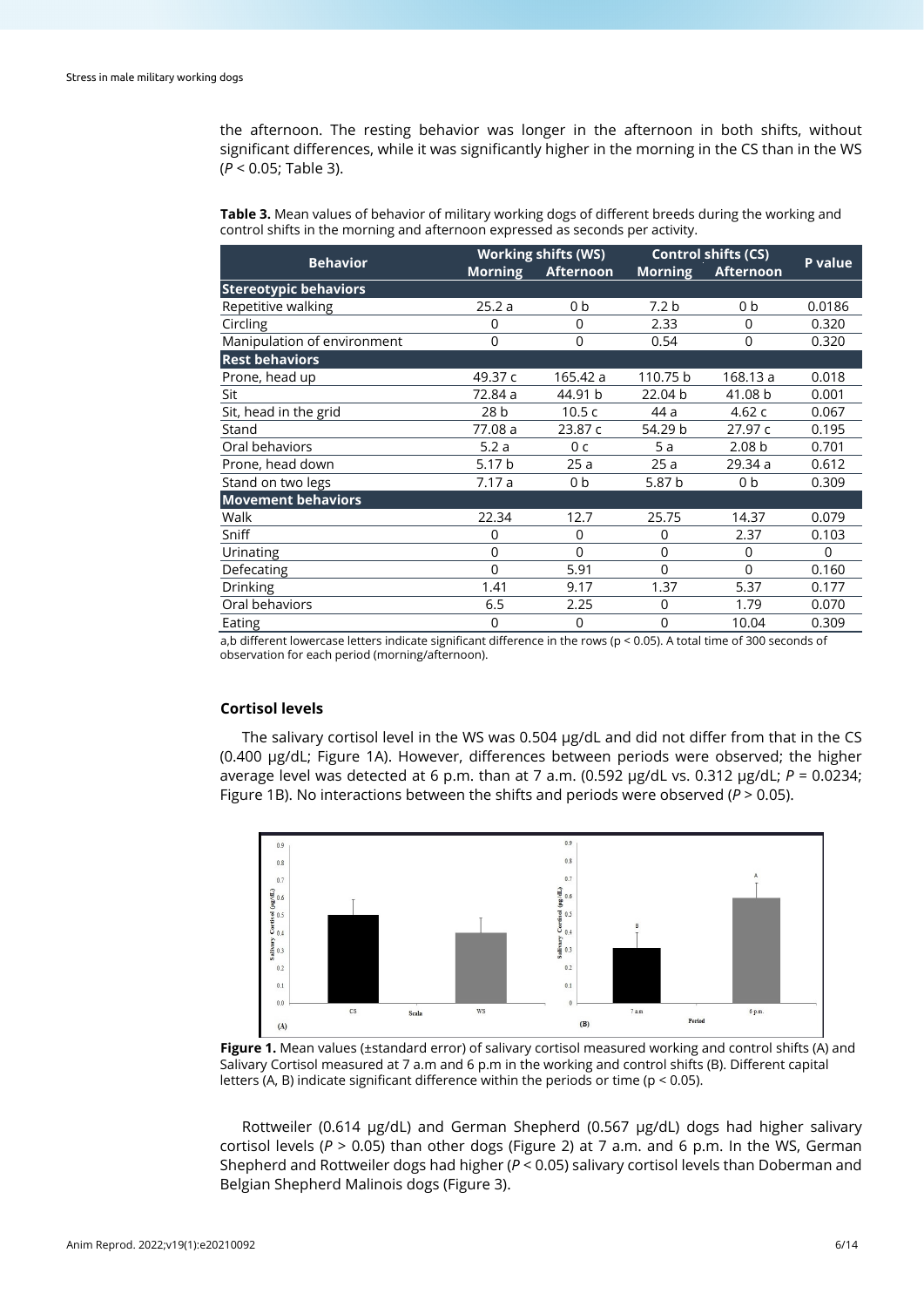

**Figure 2.** Mean values (±standard error) of salivary cortisol of German Shepherd, Belgian Shepherd Malinois, Doberman and Rottweiler measured at 07 a.m and 6 p.m. A, B different capital lowercase letters indicate significant difference in the rows (p < 0.05).



**Figure 3.** Mean values (±standard error) of salivary cortisol during the working shifts at different breeds. A,B different capital lowercase letters indicate significant difference in the rows (p < 0.05).

When considering the different periods in the WS, there were no differences in the levels (*P* > 0.05) among the samples at 07:00 a.m. (0.264 µg/dL), 10:00 a.m. (0.324 µg/dL), and 1:00 p.m. (0.312 µg/dL); however, the levels were higher (*P* < 0.05) at 6:00 p.m. (0.745 µg/dL; Figure 4).



**Figure 4.** Mean values (±standard error) of salivary cortisol of military dogs during working shifts. A,B different capital lowercase letters indicate significant difference in the rows ( $p < 0.05$ ).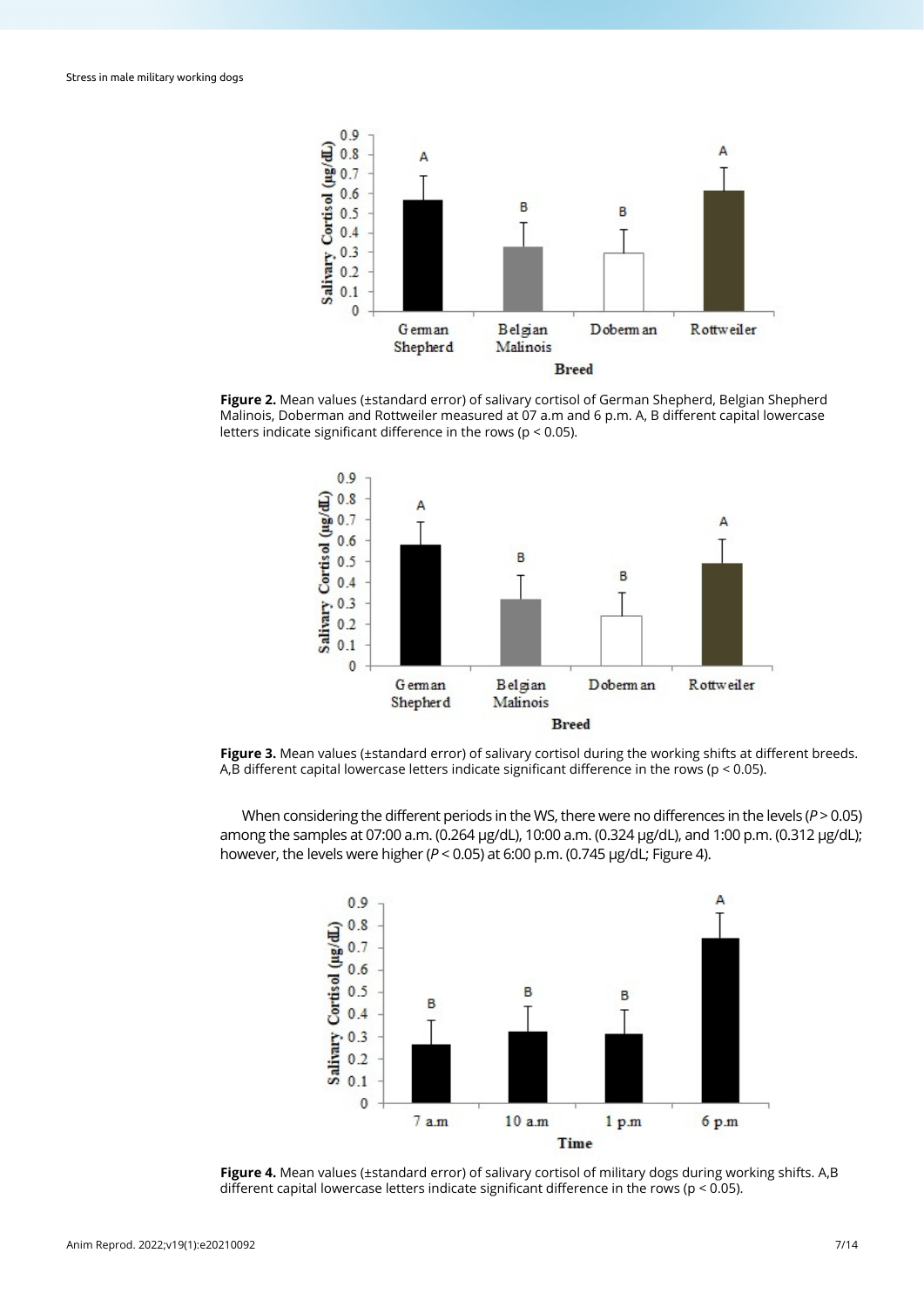# **Semen quality**

All testicles were in firm condition as desired. Semen analysis was according to the pattern for dogs and was based on a total of eight samples (Supplementary Material 1). German Shepherd, Belgian Malinois Shepherd, and Doberman dogs had PM values between 80% to 90%, while Rottweiler dogs had PM values of 60% (Table 4). German Shepherd, Belgian Malinois Shepherd, and Doberman dogs had VIG values between 3 and 4 (good), while Rottweiler dogs had VIG values of 2 (very slow).

| <b>Breed</b>            | <b>CONC</b><br>(×10 <sup>3</sup> sperm/mL) | <b>VIG</b><br>$(0-5)$ | <b>PMot</b><br>(%) | <b>MiD</b><br>(%) | <b>MaD</b><br>(%) | TD<br>(%) |
|-------------------------|--------------------------------------------|-----------------------|--------------------|-------------------|-------------------|-----------|
| German Shepherd         | 128.356                                    |                       | 80                 | 2.5               | 10.5              | 13.0      |
| German Shepherd         | 110.544                                    | 3                     | 80                 | 3.0               | 5.5               | 8.5       |
| <b>Belgian Malinois</b> | 136.128                                    | 4                     | 90                 | 2.0               | 6.5               | 8.5       |
| Belgian Malinois        | 129.124                                    | 4                     | 90                 | 2.5               | 7.5               | 10.0      |
| Doberman                | 126.020                                    | 3                     | 80                 | 4.0               | 8.0               | 12.0      |
| Doberman                | 131.226                                    | 3                     | 80                 | 3.0               | 5.0               | 8.0       |
| Rottweiler              | 18.992                                     |                       | 60                 | 4.0               | 26.5              | 30.5      |
| Rottweiler              | 20.826                                     |                       | 60                 | 3.0               | 25.0              | 28.0      |

**Table 4.** Values of spermatic concentration (CONC), sperm vigor (VIG), progressive sperm motility (PMot), minor defects (MiD), major defects (MaD), and total defects (TD) of military working dogs.

The sperm concentration varied between 100,000 and 136,000 $\times$  10<sup>3</sup> sperm per mL for German Shepherd, Belgian Malinois Shepherd, and Doberman dogs and between 18,000 and  $20,000 \times 10^6$  sperm per mL for Rottweiler dogs. Minor and major defects, considering different pathologies, were found in all breeds, and a higher number of defects were found in Rottweiler dogs (total defects +-29,25%) than in other dogs.

# **Discussion**

Behavior characteristics are related to different physiological and neuroendocrine responses under stress (Etim et al., 2013). Similar to our study, when the military dogs finished their work day they exhibited stereotypic behaviors such as repetitive walking behavior and Oral behaviors, which can be a sign of restlessness (Foyer et al., 2016). This restlessness can be attributed to previously defined situations as stimuli that could be anticipated (e.g. training method) or the presence of a human (Beerda et al., 1998). Increased Oral behaviors may be associated with training, as dogs showed more this behavior when training together (Clark et al., 1997).

During the resting period, prone, head up was the most frequent behavior for all breeds; however, there was no apathy or periods of inactivity, which is in contrast to that observed in challenged dogs (Beerda et al., 1997; Haverbeke et al., 2008), shelter dogs (Hubrecht et al., 1992), and laboratory dog models (Hetts et al., 1992), which were under similar conditions. The dogs were relaxed when sitting down or laying down with no tension in muscles (Lindsay, 2005), similar to our study.

No animal showed stereotypic behaviors like to had excessive corporal manipulation (scratching, licking, and biting), coprophagy, excessive vocalization, leg lifting; repeated sniffing and urination, and stereotypic behaviors (Hubrecht et al., 1992; Hetts et al., 1992; Beerda et al., 1997; Haverbeke al., 2008).

The similarities in the animal's growth and their given goals since their puppy phase in the same kennel system (Hennessy et al., 1998; Stephen and Ledger, 2005) can explain the lower variation in all behaviors assessed between breeds. Rottweiler dogs had different behaviors from other dogs, which can be explained by the individual perception of the environment. The individuality among the breeds can be related to the temperament and motivation to associate specific activities (Schilder, 1992; Coppinger and Schneider, 1995). Furthermore, since Rottweiler dogs show energetic behavior, it is essential that these dogs have enough space for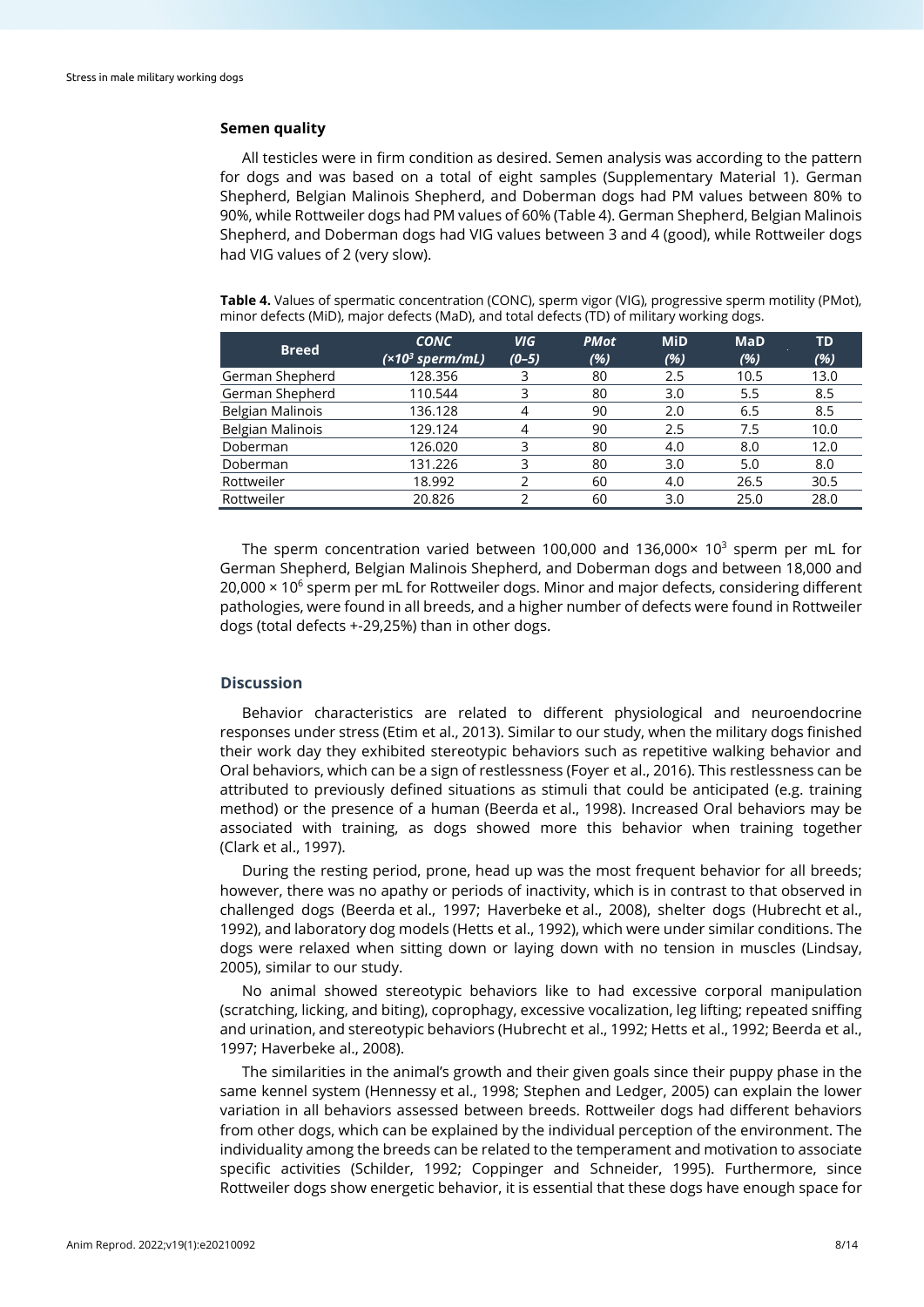constant physical exercises; otherwise, they may experience stress and their behavior may be affected mainly by limited physical activity or due to the insufficient amount of training to dispense energy (Beauchamp, 2000; AKC, 2020).

The basal salivary cortisol level in dogs ranges from 0.02 to 0.3 μg/dL (Bennett and Hayssen, 2010; Wenger-Riggenbach et al., 2010). In this study, the average salivary cortisol level in the CS was between 0.361 and 0.438 μg/dL and that in the WS was between 0.312 and 0.592 μg/dL. This result implies that even under resting conditions (CS), working dogs have high cortisol levels, which means they can be stressed for a long period of time (Hekman et al., 2012).

The cortisol level during the WS did not show significant alterations, probably because the animals were under the same stimuli, showing that they are able to deal with the same challenges since their training routine and the environment were the same for all the breeds, with small or no variations in cortisol levels (Haverbeke al., 2008). An increase in cortisol levels occurred when the dogs returned from work due to external activities. They encounter constant challenges because they are exposed to various uncommon situations such as traffic jams, distraction such as noises, and unknown people and animals (Svobodova et al., 2014). Circadian rhythm of cortisol increases at night and decreases during the day, which is similar in clinically normal dogs (Camacho, 1987). Also, normalization of the cortisol levels always occurred within 60 min following the administration of one unique stimulus (unpredictable shock) in dogs (Beerda et al., 1998), and the peak of cortisol levels can occur between 60 to 120 minutes after a punctual stress (Henrique et al., 2017).

Behavior characteristics are related to different physiological and neuroendocrine responses under stress and are consistent. Some studies have found only physiological or behavioral differences (Beerda et al., 1997), similar to our study, when the dogs finished their work day. Occasionally, when the cortisol level is higher and there are no behavioral activities related to stress, cortisol levels may be correlated to physical work (Sundman et al., 2019). This was observed for German Shepherd dogs, which showed high cortisol levels, but their behavior was not affected (Foyer et al., 2016). However, Rottweiler dogs had higher salivary cortisol levels than other dogs, possibly because these dogs exhibited greater stereotypic behaviors such as repetitive walking behavior and movement behavior (walk), which can be a sign of restlessness.

Our findings show that it is possible that Rottweiler dogs are more susceptible to stress as they present a different response than other dogs subjected to the same stimuli during training, rest, or military work. Dogs have different coping strategies responses to the same stimulus (Chmelíková et al., 2020) due to several reasons such as breed, temperament, personality, and previous individual experiences (Marliani et al., 2018). The breed has a great effect on the personality of the animal and, consequently, on the suitability of the dog to the military working (Netto and Planta, 1997).

The breed factor is also important in the analysis of dog semen, since total sperm in the ejaculate is based on testicular size and there is also a shortage of specific information of the breed (Kustritz, 2007). In semen analysis, the German Shepherd, Belgian Malinois Shepherd and Doberman, and dogs showed satisfactory results for all the reproductive parameters. The Rottweiler dogs semen analysis showed lower sperm count, PM, VIG, MiDs, MaDs, and TDs. As previously described in the Rottweiler breed, negative changes in behavior can be related to stress. The response to stress activates the hypothalamic-pituitary-adrenal axis and releases cortisol that possibly affected semen quality (Curley et al., 2008). High glucocorticoid levels decrease the production and secretion of testosterone from the Leydig cells and spermatogenesis (Brownlee et al., 2005), a process of division and differentiation of germ cells into spermatozoa (Johnson et al., 2000). Any change in this process has a negative effect on the semen quality such as sperm count, percentage of motile sperm, and percentage of morphologically normal sperm, which is observed in the Rottweiler breed (Janevic et al., 2014; Faeza et al., 2019). The low percentage of normal sperm morphology exhibited by the Rottweiler breed is possibly due to the malfunction of the epididymis because of the influence of stressors (Almeida et al., 1998). Stress factors also significantly increase MaDs, which can be associated with low fertility semen, but these abnormalities cannot be related to infertility (Vannucchi et al., 1998; Kumar and Singh, 2015). Infertility may be due to a combination of low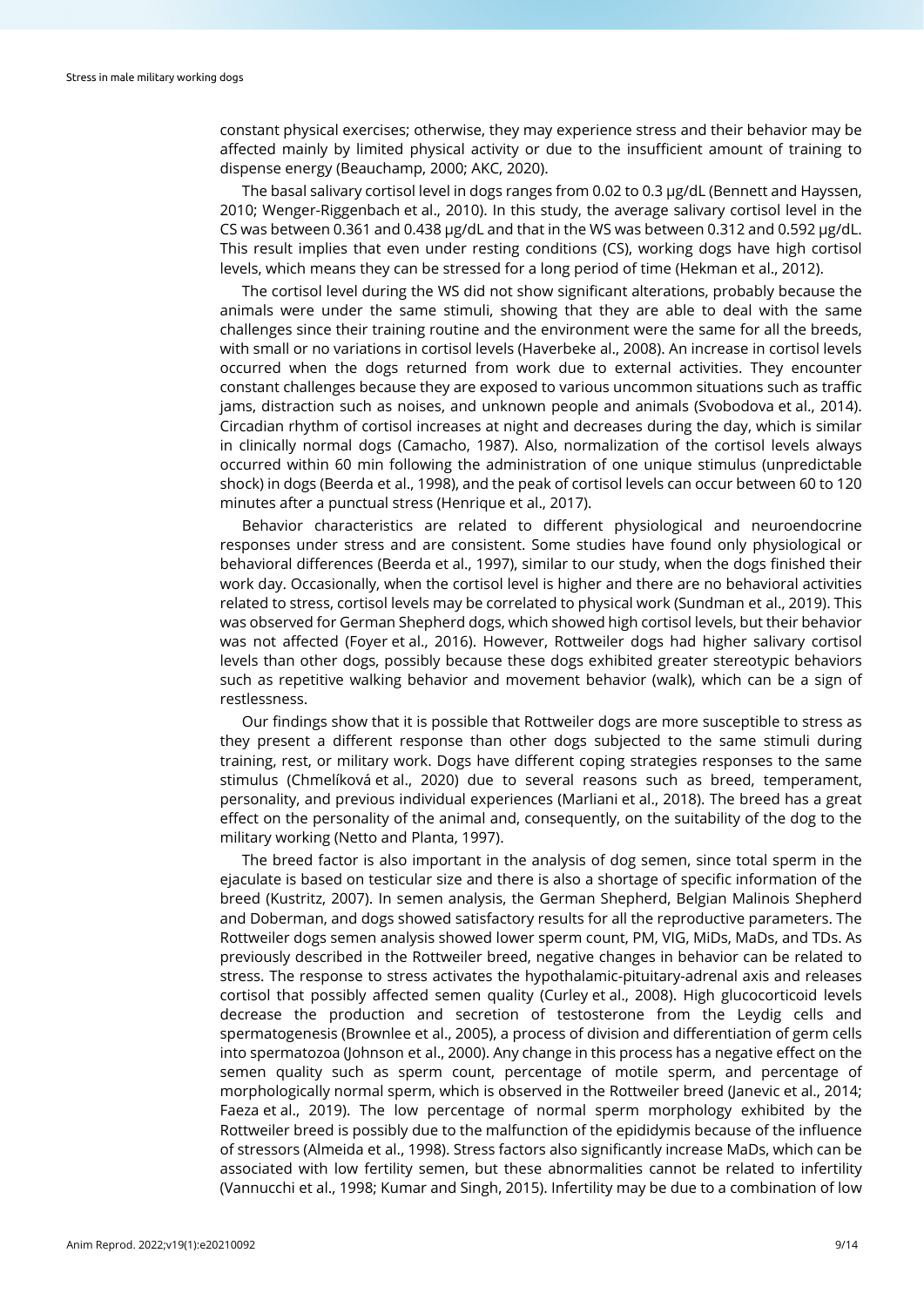spermatic concentration, poor sperm motility, or abnormal sperm morphology (Kumar and Singh, 2015).

Despite having higher TDs, the fertility of the Rottweiler dog is not affected as >69.5% sperm are normal and fertility can be affected when <60% of the sperm are abnormal (Oettlé, 1993). In addition, other factors must be considered regarding the low performance of the Rottweiler dogs as the breed factor is important in the analysis of the semen from dogs, the total sperm count in the ejaculate is based on testicular size and there is also a shortage of specific information of the breed (Kustritz, 2007).

The semen parameters are positively correlated with each other, the PM is positively correlated with spermatic concentration (Agarwal et al., 2003) and the higher percentage of abnormal sperm is positively correlated with PM in dogs (Ellington et al., 1993); therefore, the number of sperm pathologies found in the Rottweiler breed may have contributed to the lower PM values than that indicated for the species, which is around 70% (Freshman, 2002), and VIG below three (CBRA, 2013). These findings are similar to those described in Rottweiler working dogs, which also had the same modification patterns, except for spermatic concentration and minor defects (Baptista et al., 2009).

#### **Conclusion**

In this study we conclude that military dogs presented more stressful signs when they are in working period as stereotypic behavior, but cortisol levels and semen quality was not affected, only when breeds were analyzed separately. However, as we have a small sample size of each breed, results must be analyzed carefully.

#### **Acknowledgements**

We acknowledge 1<sup>st</sup> Especial Action Police Crowd (in Portuguese BAEP), Campinas, SP, Brazil for animal support. This study was financed in part by the Coordenação de Aperfeiçoamento de Pessoal de Nível Superior - Brasil (CAPES) – Finance Code 001.

# **References**

- Agarwal A, Sharma RK, Nelson DR. New semen quality scores developed by principal component analysis of semen characteristics. J Androl. 2003;24(3):343-52[. http://dx.doi.org/10.1002/j.1939-](https://doi.org/10.1002/j.1939-4640.2003.tb02681.x) [4640.2003.tb02681.x.](https://doi.org/10.1002/j.1939-4640.2003.tb02681.x) [PMid:12721209.](https://www.ncbi.nlm.nih.gov/entrez/query.fcgi?cmd=Retrieve&db=PubMed&list_uids=12721209&dopt=Abstract)
- AKC American Kennel Club [homepage on the Internet]. Rottweiler; 2020 [cited 2020 Aug 4]. Available from: https://www.akc.org/dog-breeds/rottweiler.
- Almeida SA, Petenusci SO, Anselmo-franci JA, Rosa-e-Silva AAM, Lamano-Carvalho TL. Decreased spermatogenic and androgenic testicular functions in adult rats submitted to immobilization-induced stress from prepuberty. Braz J Med Biol Res. 1998;31(11):1443-8[. http://dx.doi.org/10.1590/S0100-](https://doi.org/10.1590/S0100-879X1998001100013) [879X1998001100013.](https://doi.org/10.1590/S0100-879X1998001100013) [PMid:9921282.](https://www.ncbi.nlm.nih.gov/entrez/query.fcgi?cmd=Retrieve&db=PubMed&list_uids=9921282&dopt=Abstract)
- Ax RL, Dally M, Didion AB, Lenz RW, Love CC, Varner DD, Hafez B, Ellin ME. Avaliação do sêmen. In: Hafez ESE, Hafez B, editors. Reprodução animal. São Paulo: Manole; 2004. p. 372-373.
- Baptista CA So, Hatamotozervoudakis LK, Barnabe VH, Nichi M, Oliveira CA. Efeitos do estresse de trabalho sobre parâmetros seminais de cães da raça Rottweiler. Braz J Med Biol Res. 2009;46:280-7.
- Beauchamp RG. Rottweilers for dummies. Indiana: Wiley Publishing; 2000. p. 467.
- Beerda B, Schilder MBH, van Hooff JARAM, De Vries HW, Mol JA. Behavioural, saliva cortisol and heart rate responses to different types of stimuli in dogs. Appl Anim Behav Sci. 1998;58(3-4):365-81. [http://dx.doi.org/10.1016/S0168-1591\(97\)00145-7.](https://doi.org/10.1016/S0168-1591(97)00145-7)
- Beerda B, Schilder MBH, van Hooff JARAM, Vries HW. Manifestations of chronic and acute stress in dogs. Appl Anim Behav Sci. 1997;52(3-4):307-19[. http://dx.doi.org/10.1016/S0168-1591\(96\)01131-8.](https://doi.org/10.1016/S0168-1591(96)01131-8)
- Bennett A, Hayssen V. Measuring cortisol in hair and saliva from dogs: coat color and pigment differences. Domest Anim Endocrinol. 2010;39(3):171-80. [http://dx.doi.org/10.1016/j.domaniend.2010.04.003.](https://doi.org/10.1016/j.domaniend.2010.04.003) [PMid:20705413.](https://www.ncbi.nlm.nih.gov/entrez/query.fcgi?cmd=Retrieve&db=PubMed&list_uids=20705413&dopt=Abstract)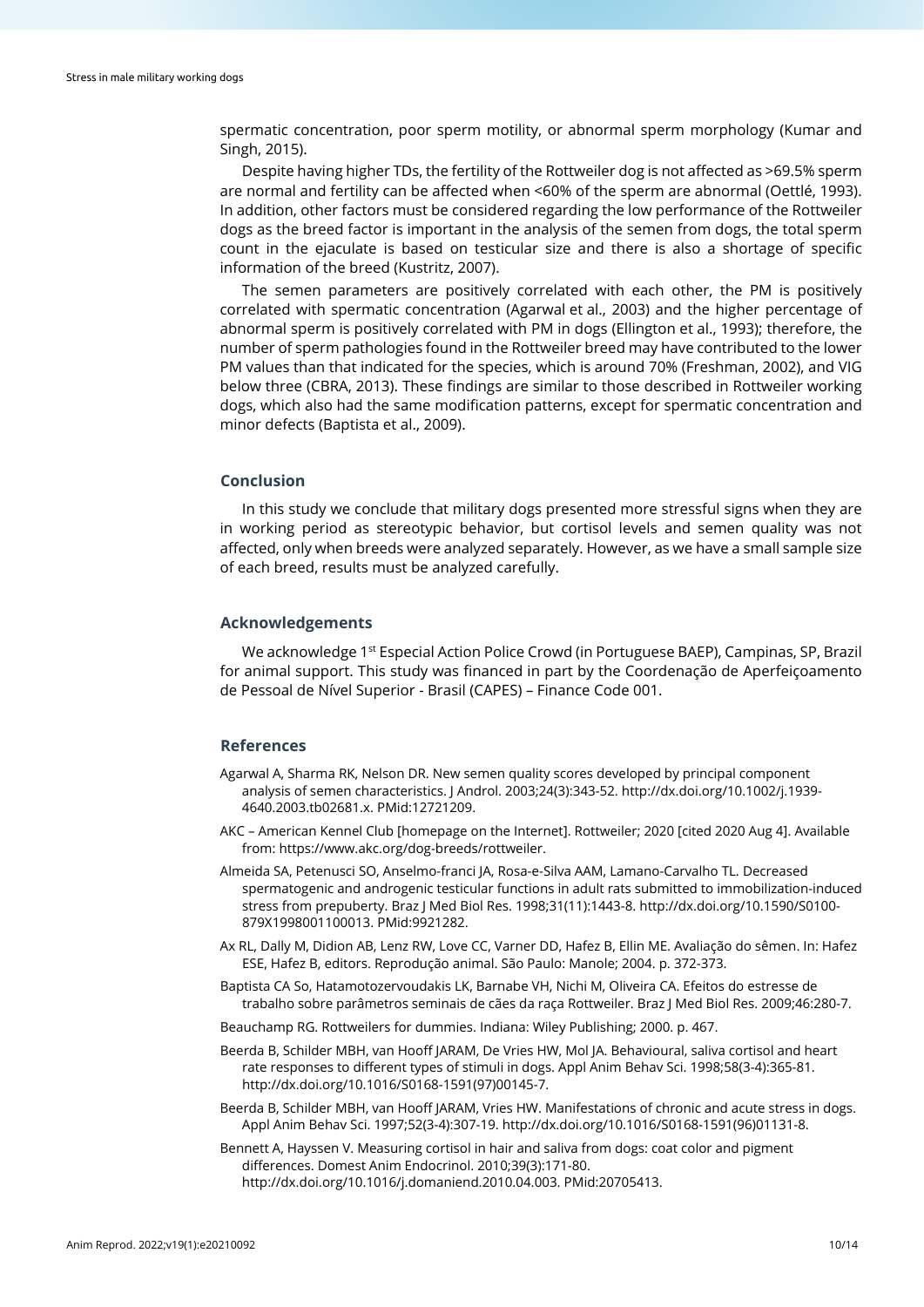- Broom DM, Fraser AF. Comportamento e bem-estar de animais domésticos. 4th ed. Barueri: Manole; 2010. p.421.
- Brownlee KK, Moore AW, Hackney AC. Relationship between circulating cortisol and testosterone: influence of physical exercise. J Sports Sci Med. 2005;4(1):76-83. [PMid:24431964.](https://www.ncbi.nlm.nih.gov/entrez/query.fcgi?cmd=Retrieve&db=PubMed&list_uids=24431964&dopt=Abstract)
- Burghardt WF Jr. Behavioral considerations in the management of working dogs. Vet Clin North Am Small Anim Pract. 2003;33(2):417-46, viii[. http://dx.doi.org/10.1016/S0195-5616\(02\)00133-X](https://doi.org/10.1016/S0195-5616(02)00133-X)[.](https://www.ncbi.nlm.nih.gov/entrez/query.fcgi?cmd=Retrieve&db=PubMed&list_uids=12701519&dopt=Abstract) [PMid:12701519.](https://www.ncbi.nlm.nih.gov/entrez/query.fcgi?cmd=Retrieve&db=PubMed&list_uids=12701519&dopt=Abstract)
- Camacho AA. Determinação dos níveis séricos de cortisol pelo método de radioimunoensaio em cães clinicamente normais [dissertation]. Minas Gerais: Universidade Federal de Minas Gerais; 1987. Portuguese.
- CBRA Colégio Brasileiro de Reprodução Animal. Manual para exame andrológico e avaliação de sêmen animal. 3rd ed. Belo Horizonte: CBRA; 2013. p.49
- Chmelíková E, Bolechová P, Chaloupková H, Svobodová I, Jovičić M, Sedmíková M. Salivary cortisol as a marker of acute stress in dogs: a review. Domest Anim Endocrinol. 2020;72:106428. [http://dx.doi.org/10.1016/j.domaniend.2019.106428.](https://doi.org/10.1016/j.domaniend.2019.106428) [PMid:32213439.](https://www.ncbi.nlm.nih.gov/entrez/query.fcgi?cmd=Retrieve&db=PubMed&list_uids=32213439&dopt=Abstract)
- Clark JD, Rager DR, Crowell-Davis S, Evans DL. Housing and exercise of dogs: effects on behavior, immune function, and cortisol concentration. Lab Anim Sci. 1997;47(5):500-10. [PMid:9355093.](https://www.ncbi.nlm.nih.gov/entrez/query.fcgi?cmd=Retrieve&db=PubMed&list_uids=9355093&dopt=Abstract)
- Coppinger R, Schneider R. Evolution of working dogs. In: Serpell J, editor. The domestic dog: its evolution, behaviour and interactions with people. Cambridge: University Press; 1995. p. 21-47.
- Curley KO Jr, Neuendorff DA, Lewis AW, Cleere JJ, Welsh TH Jr, Randel RD. Functional characteristics of the bovine hypothalamic–pituitary–adrenal axis vary with temperament. Horm Behav. 2008;53(1):20- 7[. http://dx.doi.org/10.1016/j.yhbeh.2007.08.005.](https://doi.org/10.1016/j.yhbeh.2007.08.005) [PMid:17916358.](https://www.ncbi.nlm.nih.gov/entrez/query.fcgi?cmd=Retrieve&db=PubMed&list_uids=17916358&dopt=Abstract)
- Ellington J, Scarlett J, Meyers-Wallen V, Mohammed HO, Surman V. Computer assisted sperm analysis of canine spermatozoa motility measurements. Theriogenology. 1993;40(4):725-33. [http://dx.doi.org/10.1016/0093-691X\(93\)90208-M.](https://doi.org/10.1016/0093-691X(93)90208-M) [PMid:16727354.](https://www.ncbi.nlm.nih.gov/entrez/query.fcgi?cmd=Retrieve&db=PubMed&list_uids=16727354&dopt=Abstract)
- Etim NN, Williams ME, Evans EI, Offiong EEA. Physiological and behavioural responses of farm animals to stress: implications to animal productivity. AJAAR. 2013;1:53-61.
- Faeza NMN, Jesse FFA, Hambali IU, Odhah MN, Umer M, Wessam MMS, Mohd-Azmi ML, Wahid AH. Responses of testosterone hormone concentration, semen quality, and its related pro-inflammatory cytokines in bucks following Corynebacterium pseudotuberculosis and its mycolic acid infection. Trop Anim Health Prod. 2019;51(7):1855-66[. http://dx.doi.org/10.1007/s11250-019-01878-2](https://doi.org/10.1007/s11250-019-01878-2)[.](https://www.ncbi.nlm.nih.gov/entrez/query.fcgi?cmd=Retrieve&db=PubMed&list_uids=30945156&dopt=Abstract) [PMid:30945156.](https://www.ncbi.nlm.nih.gov/entrez/query.fcgi?cmd=Retrieve&db=PubMed&list_uids=30945156&dopt=Abstract)
- Foyer P, Svedberg AM, Nilsson E, Wilsson E, Faresjö Å, Jensen P. Behavior and cortisol responses of dogs evaluated in a standardized temperament test for military working dogs. J Vet Behav. 2016;11:7-12. [http://dx.doi.org/10.1016/j.jveb.2015.09.006.](https://doi.org/10.1016/j.jveb.2015.09.006)
- Freshman JL. Semen collection and evaluation. Clin Tech Small Anim Pract. 2002;17(3):104-7. [http://dx.doi.org/10.1053/svms.2002.34326.](https://doi.org/10.1053/svms.2002.34326) [PMid:12476812.](https://www.ncbi.nlm.nih.gov/entrez/query.fcgi?cmd=Retrieve&db=PubMed&list_uids=12476812&dopt=Abstract)
- Hall NJ, Protopopova A, Wynne CDL. The role of environmental and owner-provided consequences in canine stereotypy and compulsive behavior. J Vet Behav. 2015;10(1):24-35. [http://dx.doi.org/10.1016/j.jveb.2014.10.005.](https://doi.org/10.1016/j.jveb.2014.10.005)
- Haverbeke A, Diederich C, Depiereux E, Giffroy JM. Cortisol and behavioral responses of working dogs to environmental challenges. Physiol Behav. 2008;93(1-2):59-67. [http://dx.doi.org/10.1016/j.physbeh.2007.07.014.](https://doi.org/10.1016/j.physbeh.2007.07.014) [PMid:17868751.](https://www.ncbi.nlm.nih.gov/entrez/query.fcgi?cmd=Retrieve&db=PubMed&list_uids=17868751&dopt=Abstract)
- Hekman JP, Karas AZ, Dreschel NA. Salivary cortisol concentrations and behavior in a population of healthy dogs hospitalized for elective procedures. Appl Anim Behav Sci. 2012;141(3-4):149-57. [http://dx.doi.org/10.1016/j.applanim.2012.08.007.](https://doi.org/10.1016/j.applanim.2012.08.007) [PMid:24204086.](https://www.ncbi.nlm.nih.gov/entrez/query.fcgi?cmd=Retrieve&db=PubMed&list_uids=24204086&dopt=Abstract)
- Hekman JP, Karas AZ, Sharp CR. Psychogenic stress in hospitalized dogs: cross species comparisons, implications for health care, and the challenges of evaluation. Anim. 2014;4(2):331-47. [http://dx.doi.org/10.3390/ani4020331.](https://doi.org/10.3390/ani4020331) [PMid:25126422.](https://www.ncbi.nlm.nih.gov/entrez/query.fcgi?cmd=Retrieve&db=PubMed&list_uids=25126422&dopt=Abstract)
- Hennessy MB, Williams MT, Miller DD, Douglas CW, Voith VL. Influence of male and female petters on plasma cortisol and behavior: can human interaction reduce the stress of dogs in a public animal shelter? Appl Anim Behav Sci. 1998;61(1):63-77[. http://dx.doi.org/10.1016/S0168-1591\(98\)00179-8.](https://doi.org/10.1016/S0168-1591(98)00179-8)
- Henrique FL, Titto EAL, Zanella AJ, Hooper HB, Pulido-Rodriguez LF, Longo ALS, da Cunha Leme-dos-Santos TM, Pereira AMF, Titto CG. Simulated disease process during late pregnancy compromises developmental outcomes of lambs independently of the weaning method applied. Small Rumin Res. 2017;155:39-44[. http://dx.doi.org/10.1016/j.smallrumres.2017.09.004.](https://doi.org/10.1016/j.smallrumres.2017.09.004)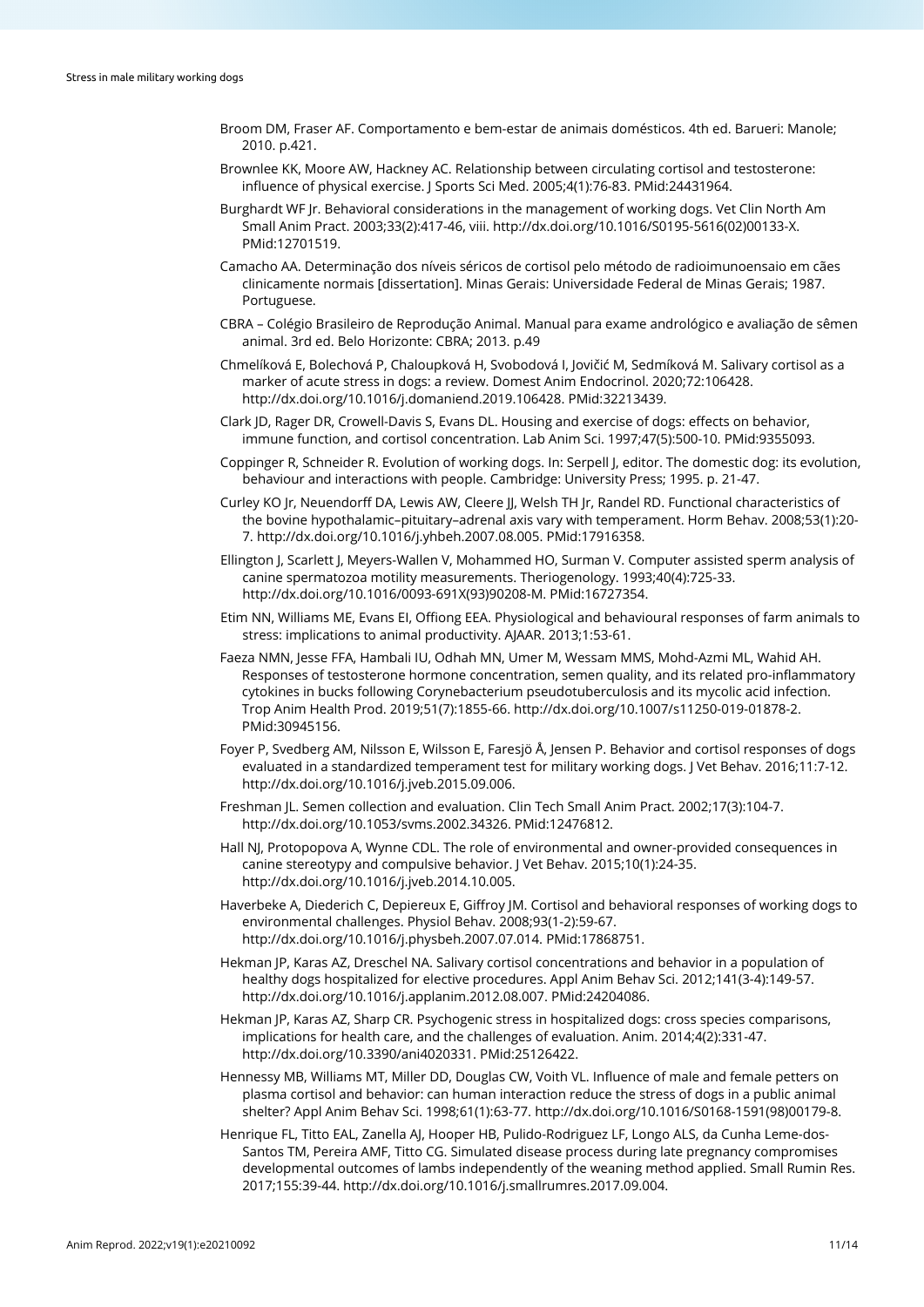- Hetts S, Clark JD, Calpin JP, Arnold CE, Mateo JM. Influence of housing conditions on beagle behaviour. Appl Anim Behav Sci. 1992;34(1-2):137-55[. http://dx.doi.org/10.1016/S0168-1591\(05\)80063-2.](https://doi.org/10.1016/S0168-1591(05)80063-2)
- Hubrecht RC, Serpell JA, Poole TB. Correlates of pen size and housing conditions on the behavior of kenneled dogs. Appl Anim Behav Sci. 1992;34(4):365-83[. http://dx.doi.org/10.1016/S0168-](https://doi.org/10.1016/S0168-1591(05)80096-6) [1591\(05\)80096-6.](https://doi.org/10.1016/S0168-1591(05)80096-6)
- Janevic T, Kahn LG, Landsbergis P, Cirillo PM, Cohn BA, Liu X, Factor-Litvak P. Effects of work and life stress on semen quality. Fertil Steril. 2014;102(2):530-8. [http://dx.doi.org/10.1016/j.fertnstert.2014.04.021.](https://doi.org/10.1016/j.fertnstert.2014.04.021) [PMid:24856463.](https://www.ncbi.nlm.nih.gov/entrez/query.fcgi?cmd=Retrieve&db=PubMed&list_uids=24856463&dopt=Abstract)
- Johnson L, Ing NH, Welsh TH, Varner DD, Scrutchfield WL, Martin MT. Efficiency of spermatogenesis in animals and humans. J Anim Sci. 2000;77(E-Suppl):1-47[. http://dx.doi.org/10.2527/jas2000.77E-](https://doi.org/10.2527/jas2000.77E-Suppl1t)[Suppl1t.](https://doi.org/10.2527/jas2000.77E-Suppl1t)
- Kolster KA. Evaluation of canine sperm and management of semen disorders. In: Christensen BW, editor. Veterinary clinics of North America: small animal practice. Philadelphia: Elsevier; 2018. p. 533-545. [http://dx.doi.org/10.1016/j.cvsm.2018.02.003.](https://doi.org/10.1016/j.cvsm.2018.02.003)
- Kumar JA, Balaji T, Priyadarshini CS, Subramanian M, Sundaramurthi I. Non concurrent multimodal stress decreases sperm quality and motor activity in male wistar albino rats. Biomed Pharmacol J. 2019;12(3):1505-17. [http://dx.doi.org/10.13005/bpj/1781.](https://doi.org/10.13005/bpj/1781)
- Kumar N, Singh AK. Trends of male factor infertility, an important cause of infertility: a review of literature. J Hum Reprod Sci. 2015;8(4):191-6[. http://dx.doi.org/10.4103/0974-1208.170370](https://doi.org/10.4103/0974-1208.170370)[.](https://www.ncbi.nlm.nih.gov/entrez/query.fcgi?cmd=Retrieve&db=PubMed&list_uids=26752853&dopt=Abstract) [PMid:26752853.](https://www.ncbi.nlm.nih.gov/entrez/query.fcgi?cmd=Retrieve&db=PubMed&list_uids=26752853&dopt=Abstract)
- Kustritz MVR. The value of canine semen evaluation for practitioners. Theriogenology. 2007;68(3):329-37. [http://dx.doi.org/10.1016/j.theriogenology.2007.04.017.](https://doi.org/10.1016/j.theriogenology.2007.04.017) [PMid:17481723.](https://www.ncbi.nlm.nih.gov/entrez/query.fcgi?cmd=Retrieve&db=PubMed&list_uids=17481723&dopt=Abstract)
- Kutzler MA. Semen collection in the dog. Theriogenology. 2005;64(3):747-54. [http://dx.doi.org/10.1016/j.theriogenology.2005.05.023.](https://doi.org/10.1016/j.theriogenology.2005.05.023) [PMid:15993482.](https://www.ncbi.nlm.nih.gov/entrez/query.fcgi?cmd=Retrieve&db=PubMed&list_uids=15993482&dopt=Abstract)
- Lazarowski L, Waggoner LP, Krichbaum S, Singletary M, Haney P, Rogers B, Angle C. Selecting dogs for explosives detection: behavioral characteristics. Front Vet Sci. 2020;7:597. [http://dx.doi.org/10.3389/fvets.2020.00597.](https://doi.org/10.3389/fvets.2020.00597) [PMid:33088829.](https://www.ncbi.nlm.nih.gov/entrez/query.fcgi?cmd=Retrieve&db=PubMed&list_uids=33088829&dopt=Abstract)
- Lindsay SR. Handbook of applied dog behavior and training: procedures and protocols. Ames: Blackwell; 2005. Vol. 3, p. 751-59. [. http://dx.doi.org/10.1002/9780470344514.app3.](https://doi.org/10.1002/9780470344514.app3)
- Marliani G, Accorsi PA, Mondo E, Mucciante L. The importance of welfare and temperament on the performance of police dog. Dog Behav. 2018;3:13-8.
- Mills D, Karagiannis C, Zulch H. Stress–its effects on health and behavior: a guide for practitioners. Vet Clin North Am Small Anim Pract. 2014;44(3):525-41[. http://dx.doi.org/10.1016/j.cvsm.2014.01.005.](https://doi.org/10.1016/j.cvsm.2014.01.005) [PMid:24766698.](https://www.ncbi.nlm.nih.gov/entrez/query.fcgi?cmd=Retrieve&db=PubMed&list_uids=24766698&dopt=Abstract)
- Möstl E, Palme R. Hormones as indicators of stress. Domest Anim Endocrinol. 2002;23(1-2):67-74. [http://dx.doi.org/10.1016/S0739-7240\(02\)00146-7.](https://doi.org/10.1016/S0739-7240(02)00146-7) [PMid:12142227.](https://www.ncbi.nlm.nih.gov/entrez/query.fcgi?cmd=Retrieve&db=PubMed&list_uids=12142227&dopt=Abstract)
- Netto WJ, Planta DJU. Behavioural testing for aggression in the domestic dog. Appl Anim Behav Sci. 1997;52(3-4):243-63[. http://dx.doi.org/10.1016/S0168-1591\(96\)01126-4.](https://doi.org/10.1016/S0168-1591(96)01126-4)
- Oettlé EE. Sperm morphology and fertility in the dog. J Reprod Fertil Suppl. 1993;47:257-6[0.](https://www.ncbi.nlm.nih.gov/entrez/query.fcgi?cmd=Retrieve&db=PubMed&list_uids=8229933&dopt=Abstract) [PMid:8229933.](https://www.ncbi.nlm.nih.gov/entrez/query.fcgi?cmd=Retrieve&db=PubMed&list_uids=8229933&dopt=Abstract)
- Papa FO, Bicudo SD, Alvarenga MA, Ramires PRN, Carvalho IM, Lopes MD. Coloração espermática segundo Karras modificado pelo emprego do Barbatimão (Sthyphnodendrum barbatiman). Arq Bras Med Vet Zootec. 1988;40:115-23.
- Petersson M, Uvnäs-Moberg K, Nilsson A, Gustafson L, Hydbring-Sandberg E, Handlin L. Oxytocin and cortisol levels in dog owners and their dogs are associated with behavioral patterns: an exploratory study. Front Psychol. 2017;8:1796-804[. http://dx.doi.org/10.3389/fpsyg.2017.01796.](https://doi.org/10.3389/fpsyg.2017.01796) [PMid:29081760.](https://www.ncbi.nlm.nih.gov/entrez/query.fcgi?cmd=Retrieve&db=PubMed&list_uids=29081760&dopt=Abstract)
- Rooney NJ, Clark CC, Casey RA. Minimizing fear and anxiety in working dogs: a review. J Vet Behav: Clin Appl Res. 2016;16:53-64[. http://dx.doi.org/10.1016/j.jveb.2016.11.001.](https://doi.org/10.1016/j.jveb.2016.11.001)
- São Paulo. Decreto nº 40.400, de 24 de outubro de 1995. Aprova Norma Técnica Especial relativa à instalação de estabelecimentos veterinários. Diário Oficial do Estado de São Paulo; São Paulo; 24 outubro 1995.
- Schilder MB. Stress and welfare and its parameters in dogs. Tijdschr Diergeneeskd. 1992;117(Suppl 1):53-4. [PMid:1585336.](https://www.ncbi.nlm.nih.gov/entrez/query.fcgi?cmd=Retrieve&db=PubMed&list_uids=1585336&dopt=Abstract)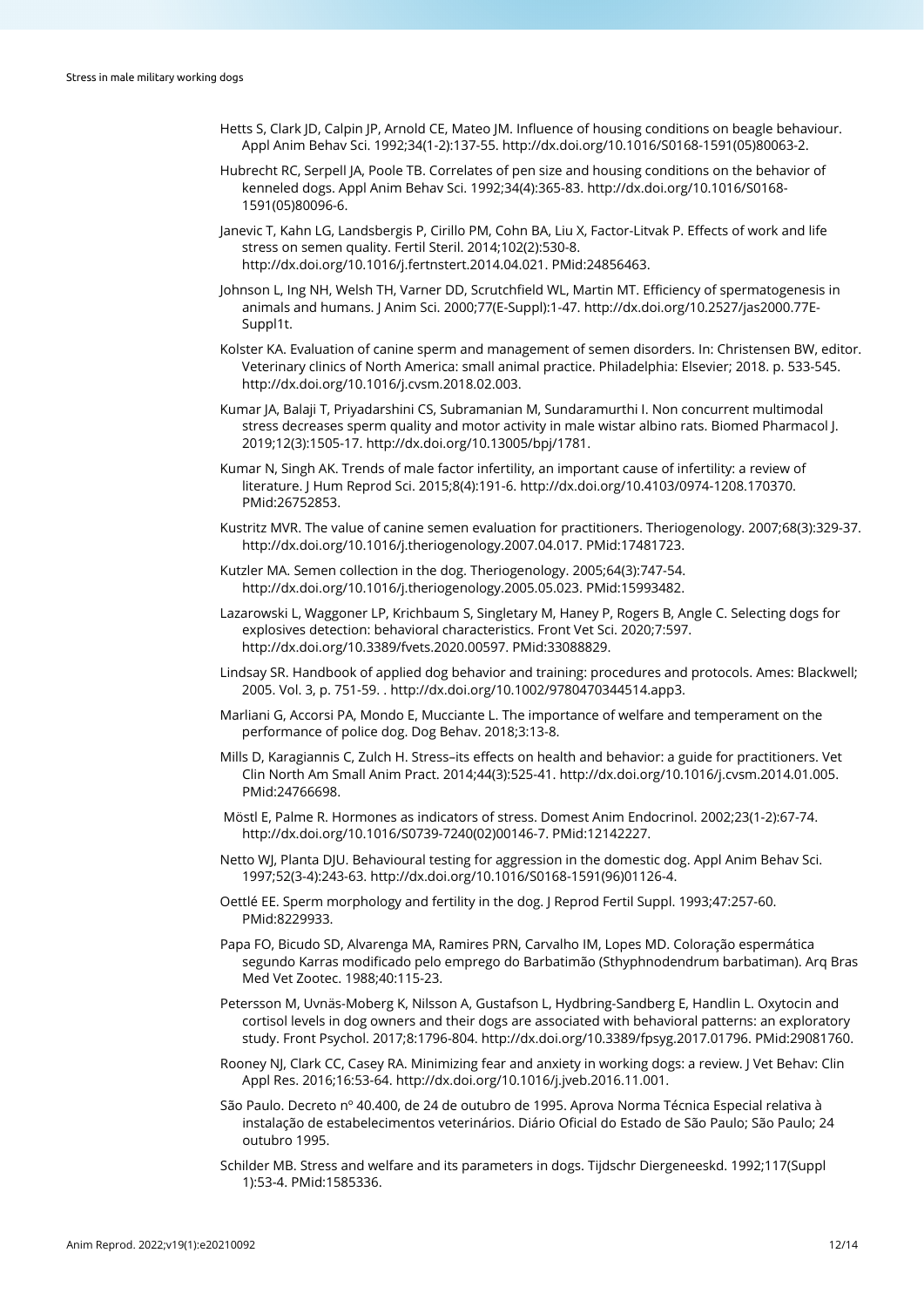- Starling JMC, Silva RG, Negrão JA, Maia ASC, Bueno AR. Variação estacional dos hormônios tireoideanos e do cortisol em ovinos em ambiente Tropical. Rev Bras Zootec. 2005;34(6):2064-73. [http://dx.doi.org/10.1590/S1516-35982005000600032.](https://doi.org/10.1590/S1516-35982005000600032)
- Stephen JM, Ledger RA. An audit of behavioral indicators of poor welfare in kenneled dogs in the United Kingdom. J Appl Anim Welf Sci. 2005;8(2):79-96. [http://dx.doi.org/10.1207/s15327604jaws0802\\_1](https://doi.org/10.1207/s15327604jaws0802_1)[.](https://www.ncbi.nlm.nih.gov/entrez/query.fcgi?cmd=Retrieve&db=PubMed&list_uids=16277592&dopt=Abstract) [PMid:16277592.](https://www.ncbi.nlm.nih.gov/entrez/query.fcgi?cmd=Retrieve&db=PubMed&list_uids=16277592&dopt=Abstract)
- Sundman A, Van Poucke EV, Holm AS, Faresjö A, Theodorsson E, Jensen P, Roth LSV. Long-term stress levels are synchronized in dogs and their owners. Sci Rep. 2019;9(1):7391. [http://dx.doi.org/10.1038/s41598-019-43851-x.](https://doi.org/10.1038/s41598-019-43851-x) [PMid:31171798.](https://www.ncbi.nlm.nih.gov/entrez/query.fcgi?cmd=Retrieve&db=PubMed&list_uids=31171798&dopt=Abstract)
- Svobodova I, Chaloupkova H, Koncel R, Bartos L, Hradecká L, Jebavý L. Cortisol and secretory immunoglobulin a response to stress in German Shepherd dogs. PLoS One. 2014;9(3):e90820. [http://dx.doi.org/10.1371/journal.pone.0090820.](https://doi.org/10.1371/journal.pone.0090820) [PMid:24637917.](https://www.ncbi.nlm.nih.gov/entrez/query.fcgi?cmd=Retrieve&db=PubMed&list_uids=24637917&dopt=Abstract)
- Vannucchi CI, Satzinger S, Santos SEC. Avaliação seminal em cães- aspectos práticos. Clín Vet. 1998;3:22- 7.
- Wenger-Riggenbach B, Boretti FS, Quante S, Schellenberg S, Reusch CE, Sieber-Ruckstuhl NS. Salivary cortisol concentrations in healthy dogs and dogs with hypercortisolism. J Vet Intern Med. 2010;24(3):551-6[. http://dx.doi.org/10.1111/j.1939-1676.2010.0494.x.](https://doi.org/10.1111/j.1939-1676.2010.0494.x) [PMid:20384959.](https://www.ncbi.nlm.nih.gov/entrez/query.fcgi?cmd=Retrieve&db=PubMed&list_uids=20384959&dopt=Abstract)

#### **Author contributions**

GBA: conceptualization, investigation, methodology, validation; MHAP: validation, writing – original draft, writing – review and editing; CGT: conceptualization, supervision writing – review and editing; DSM: conceptualization, project administration, supervision, writing – review and editing.